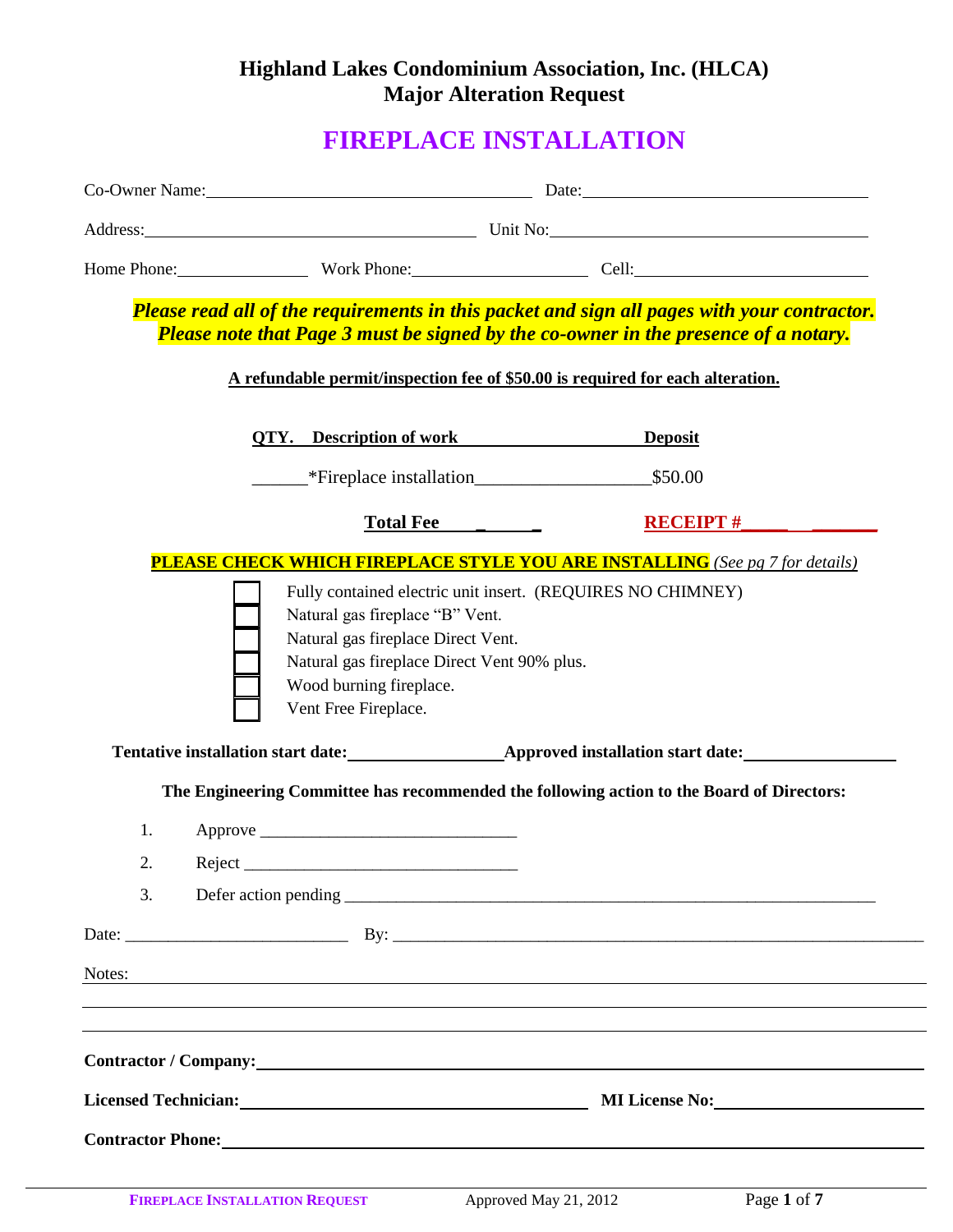**Scale drawings** must be included showing elevations, dimensions and adequate detail as to finishes, color and materials. The attached HLCA Construction Requirements must be incorporated in the design of your alterations.

**It is your obligation** to notify the Association when the installation is ready for inspection. A satisfactory inspection by our Maintenance personnel will result in the refund of the permit fee.

**INSPECTION NON-NOTIFICATION: A request to the Association for an inspection must be made within 30 days of the completion of the project. Failure to do so will cause you to forfeit the permit fee. Furthermore, the unit will still be subject to an inspection.** 

**For your protection**, the Association recommends that you withhold the final payment to your contractor, until after final inspection has been approved by HLCA, and by the Northville Township building department.

### *Please read the following closely before signing:*

### **I (we) am (are) the Co-Owner(s) of the above described unit and agree that:**

- 1. All applicable codes and regulations will be followed and all necessary permits will be obtained at my expense.
- 2. Trucks or heavy equipment are not permitted on any lawn area of Highland Lakes, without the written approval by the Property Manager. If approved proper boards or matting must be used to prevent damage to common grounds area.
- 3. **If any digging**, by hand or with equipment, is to be done to the Limited Common Element areas, Co-owner and Contractor must call MISS DIG at 800-482-7171 prior to starting any work.
- 4. I have read all applicable sections of the By-Laws and understand the same.
- 5. All maintenance to this alteration will be performed at my, or subsequent title co-owner's expense.
- 6. Should any legal regulatory agency require, at any time in the future, modifications to this alteration, such modifications will be done at my, or subsequent titled co-owner's expense.
- 7. Any maintenance cost incurred by the Association as a result of this alteration will be performed at my, or subsequent titled co-owner's expense.
- 8. **Any removal, modification to or replacement of this alteration required to provide HLCA access to repair or replace common elements will be done by the Co-Owner or at the Co-Owner's expense.**
- 9. It is my responsibility to advise future assigns or owners of this unit of this alteration and their responsibility for same.
- 10. Upon receiving Board approval for this alteration, I will complete the Consent to Alteration Form, and sign it. I will return the completed Consent to Alteration Form along with a copy of any applicable Northville Township Building Permits. Copies can be made at the HLCA office.
- 11. *I will not start construction on the alteration until the above and attached procedures have been completed, and I have been notified that I may proceed***.**
- 12. All the information on this request is truthful and accurate.

I/We have read and understand the Board Policy, and agree to abide by all conditions, rules and restrictions contained within.

*\_\_\_\_\_\_\_\_\_\_\_\_\_\_\_\_\_\_\_\_\_\_\_\_\_\_\_\_\_\_\_\_\_\_\_\_\_\_\_\_\_\_\_\_\_\_\_\_\_\_ \_\_\_\_\_\_\_\_\_\_\_\_\_\_\_\_\_\_\_\_\_\_\_*

*\_\_\_\_\_\_\_\_\_\_\_\_\_\_\_\_\_\_\_\_\_\_\_\_\_\_\_\_\_\_\_\_\_\_\_\_\_\_\_\_\_\_\_\_\_\_\_\_\_\_ \_\_\_\_\_\_\_\_\_\_\_\_\_\_\_\_\_\_\_\_\_\_\_*

*Co-owner Signature Date*

*Contractor Signature Date*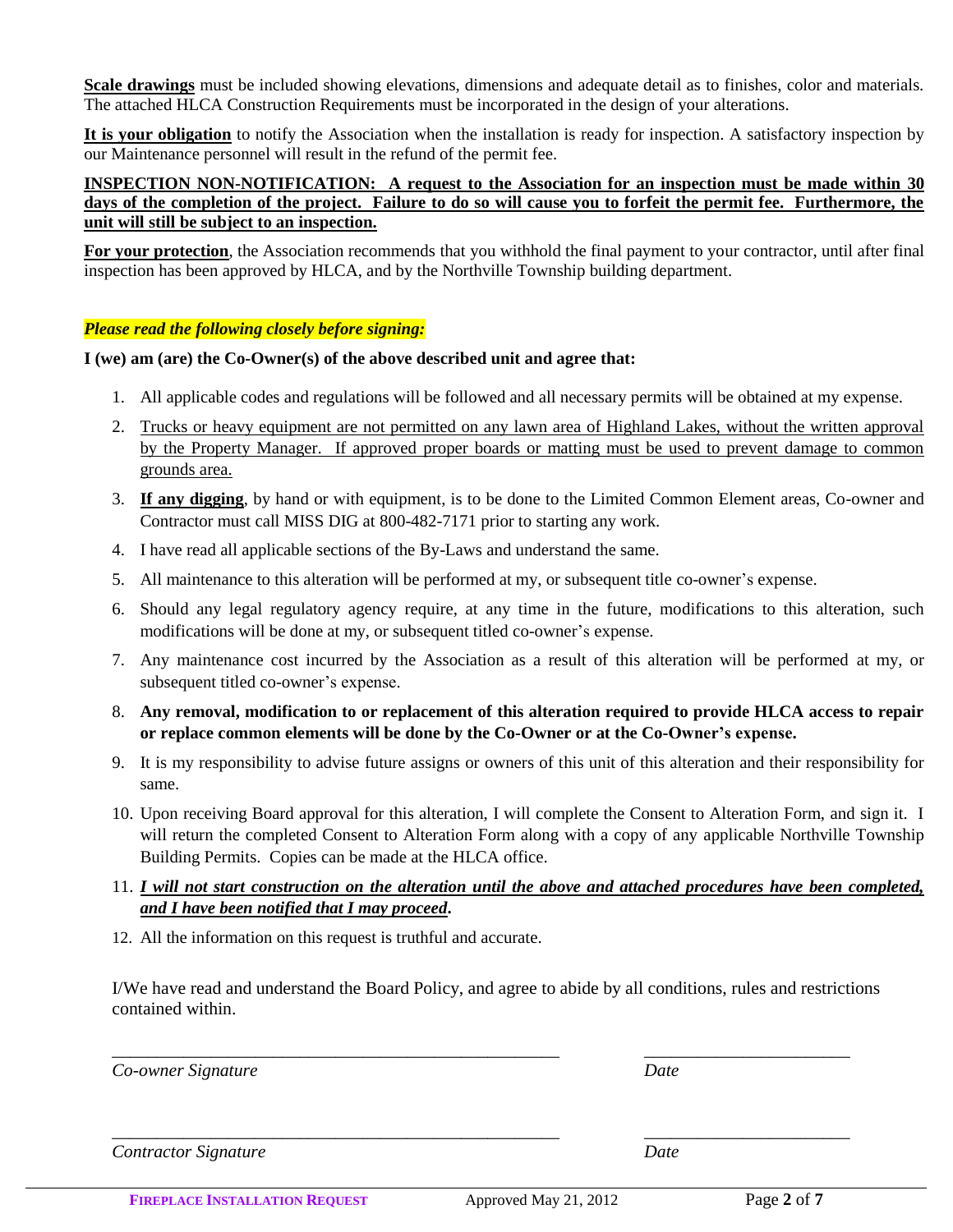### **Consent to Alteration of Common Elements**

The agreement is made this day of  $\qquad \qquad$ , 20 by and between Highland Lakes Condominium Association (hereinafter Association) and Building\_\_\_\_\_, hereinafter (Co-Owners) of Unit \_\_\_\_\_\_\_\_\_ according to the Master Deed thereof recorded in Liber 21890, page 706 et seq., Wayne County Records, designated as Wayne County Condominium Subdivision Plan No. 187.

**WHEREAS**, the Co-Owner desires to alter or modify his unit and/or limited common elements to the condominium and is required by the terms and conditions of the said Master Deed and by the Michigan Condominium Act to obtain the advance written consent of the Association. The Co-Owner warrants that the proposed alteration does not impair the structural integrity of a structure or otherwise lessen the support of any portion of the condominium project and that the proposed alteration does not impair the soundness, safety utility or appearance of the condominium;

**NOW, THEREFORE**, in consideration of the mutual covenants set forth herein, Highland Lakes Condominium Association does hereby consent to the alterations at Unit as described on page 4-7 et. seq.

Co-Owner hereby agrees to pay all additional costs and/or expenses of any nature whatsoever resulting from the said alterations, including those involved in installation of same. The altered common elements shall be maintained, repaired, and replaced as necessary by the Co-Owner and shall at all times be maintained in keeping with the standards established at Highland Lakes Condominium Association, except as otherwise provided by law, in the event Co-Owner fails to do so, the Association may maintain, repair, and/or restoration shall be assessed to Unit \_\_\_\_\_\_\_ and collected by the Association in the same manner as provided in the condominium documents for collection of condominium assessments. Co-Owner agrees to and hereby does, indemnify and hold the Association harmless from any and all liabilities, costs, expenses, and/or damages, including court costs and actual reasonable attorney fees incurred by the Association and/or the Co-Owner in connections with the said alterations.

The Co-Owner expressly agrees and acknowledges that the Association's grant of consent extends to and includes only those alterations explicitly described on page 4-7 et. seq. attached hereto and that any alterations not explicitly described on page 4-7 et. seq. must be separately approved in writing in advance by the Association's Board of Directors. Co-Owner agrees to obtain all necessary permits and to comply with all applicable zoning, building code, Highland Lakes Condominium Association's requirements and specifications, and other requirements imposed by any governmental agency or entity. Further, the parties agree that the covenants and conditions set forth herein shall be binding on and inure to the benefit of the parties' successors, assigns, and all parties subsequently obtaining an interest in Unit \_\_\_\_\_\_\_. All alterations assigns, and all parties subsequently obtaining an interest in Unit \_\_\_\_\_\_\_. All alterations must comply with Highland Lakes Condominium Association construction requirements and specifications.

### **ASSOCIATION: CO-OWNER:**

| <b>Joe Poma</b><br><b>Property Manager</b> | Date | Co-Owner                                            | Date                |
|--------------------------------------------|------|-----------------------------------------------------|---------------------|
| Witness                                    | Date | Co-Owner                                            | Date                |
|                                            |      | Contractor                                          | Date                |
| Co-owner Name                              |      | before me on this $day of$ $\overline{\phantom{a}}$ |                     |
| Notary Signature                           |      |                                                     | <b>NOTARY STAMP</b> |
| My commission expires                      |      |                                                     |                     |
|                                            |      |                                                     |                     |
|                                            |      |                                                     |                     |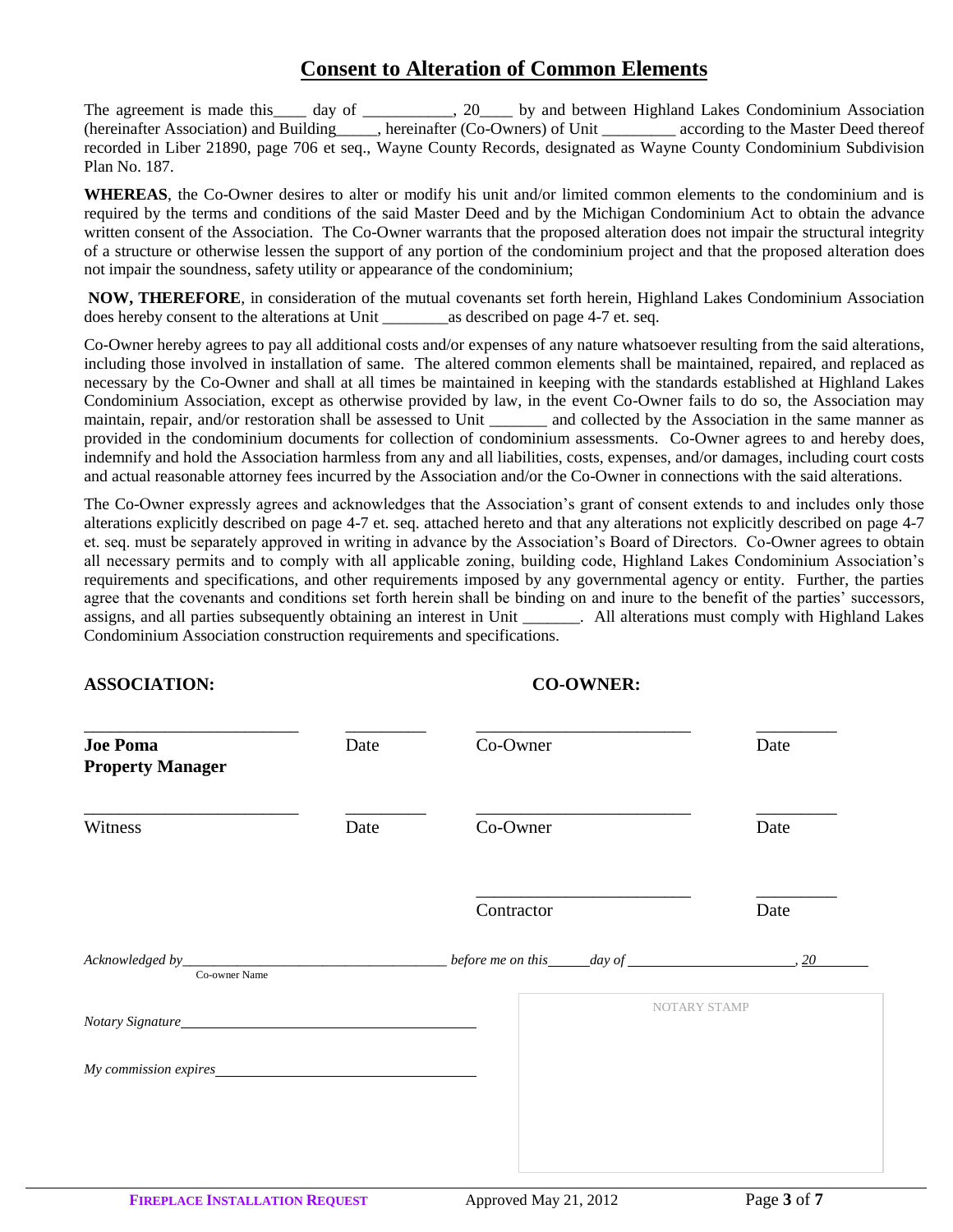## **Highland Lakes Condominium Association, Inc. (HLCA) FIREPLACE INSTALLATION, REPLACEMENT AND REPAIR GUIDELINES**

**Purpose**: The following policy has been adopted to ensure and facilitate the installation of replacement fireplace systems or repair to current systems in a safe, reliable and legally compliant manner and to safeguard the common element and neighborhood condominium scheme.

**Overview**: Highland Lakes Condominiums were constructed with a Heatilator Model Mark 123 Fireplace system as an original builder's option. This is a fireplace system with 3 components, consisting of a firebox, chimney and rooftop venting system. It was specifically designed for fast-paced pre-fabricated construction, and was installed by twisting and locking 2 or 3 foot chimney sections together to achieve the desired length within the wall and above the rooftop. The firebox, chimney sections and rooftop venting were manufactured as an assembly and rated to operate under one specific fire rating. This means that the unit was approved by Underwriters Laboratories once it was tested as a complete assembled system. The firebox is a double-walled chamber, consisting of an inner chamber that includes steel and mortar refractory walls, a refractory base and a steel smoke chamber insert. The outer chamber is a steel shell that must maintain safe clearance from any part of the building structure. The inner chamber is an air chamber that takes cooler air from the living space and uses it to cool the entire firebox and chimney going up to the roof. This process is initiated by the vacuum force created from the heat within the firebox. The chimney sections are also double walled, with a stainless-steel inner wall, galvanized steel outer wall and fire retardant insulation in between.

The Mark 123 system was widely used until it was phased out in 1989. For a number of years following the cessation of production, manufacturer approved parts and those fabricated directly by the manufacturer were available as repair parts or NOS items bearing the UL label. Over the course of the years, all parts for this entire system have become obsolete with the exception of a few parts for the venting system above the rooftop. Discussions with mechanical engineers, mechanical consultant, the manufacturer and local authorities have yielded limitations with regard to what repairs, if any, can still be made to this system without violating the fire rating as a whole. The resident is left with using available and original parts that still bear the UL label, and are in good condition. Minor repair operations such as repairing a minor crack in the mortar refractory cement, some gas line violations that require rerouting or repairing existing inner walls by installing an available piece is all that is currently available. Highland Lakes maintains a limited supply of original used repair parts.

Due to the fact that the fireplace system operates with its own fire rating as a complete system, any alteration to the original system by way of decommissioning, cutting, welding, separation or any other action that breaches the system will cause the fire rating to be voided. Any action subsequent to the voiding of the fire rating, including installation of an insert or other type of system that "relies" on the original fire rating is not in compliance with the local codes, fire code and original manufacturer instructions. It is dangerous and not permitted.

**Highland Lakes requires installation of a complete new system to replace the old, including the removal of the original system in its entirety, and installation of new equipment that relies on its own fire rating as an assembly, referred to as a pre-fab fireplace. There are a few exceptions, and those will be outlined below, but the resident should be cautious in that they are dealing with a 40 year old system, and the removal or decommissioning of the original system that is found to be faulty is required.**

*\_\_\_\_\_\_\_\_\_\_\_\_\_\_\_\_\_\_\_\_\_\_\_\_\_\_\_\_\_\_\_\_\_\_\_\_\_\_\_\_\_ \_\_\_\_\_\_\_\_\_\_\_\_\_\_\_\_\_\_\_\_\_\_\_\_\_\_\_\_\_\_\_\_\_\_\_\_\_\_\_\_\_*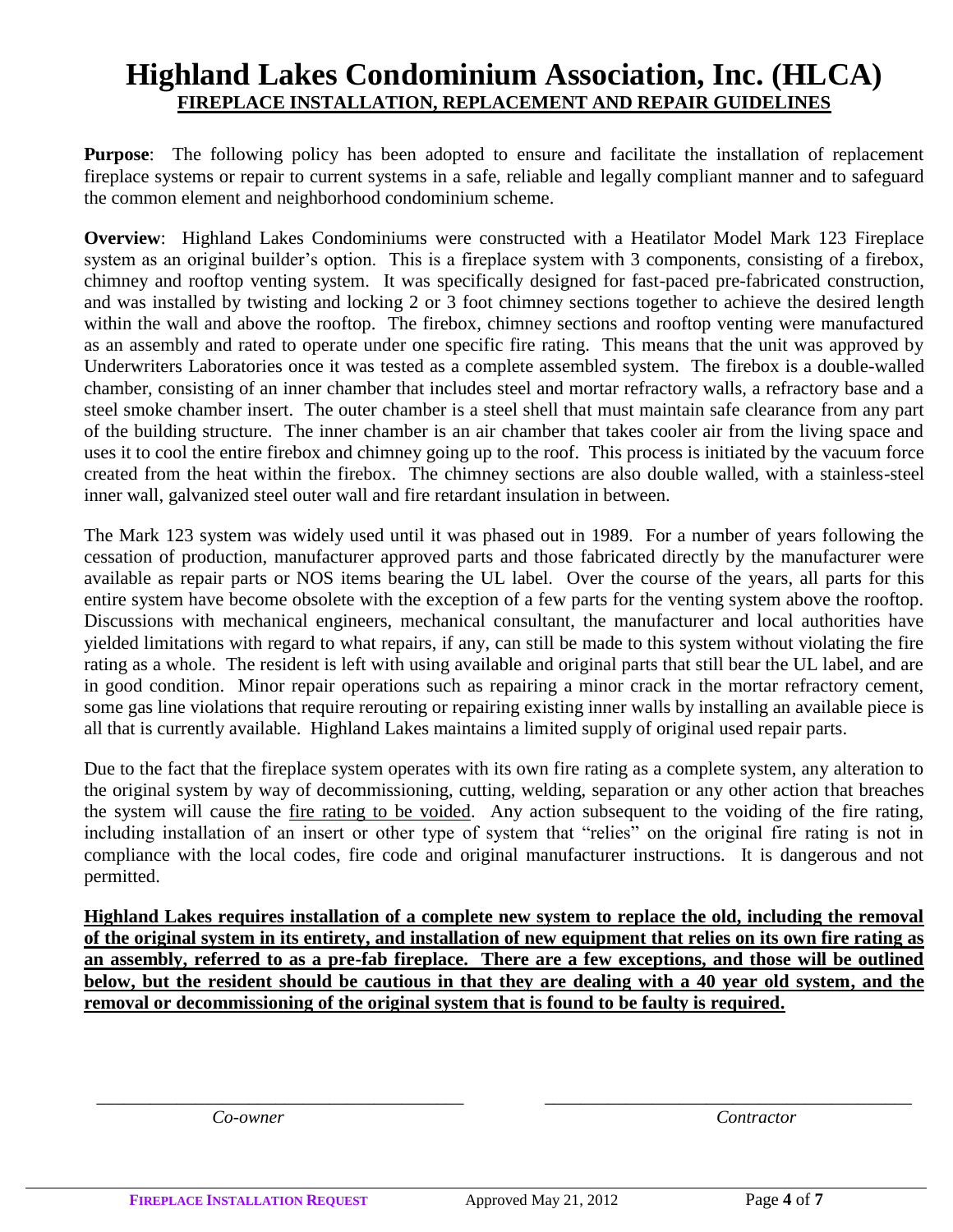### **Steps to Installing a New Fireplace System:**

- 1. Decommission the original fireplace system in one of two ways:
	- a. Completely remove the old firebox and chimney from the wall and attic.
	- b. Follow the instructions from our mechanical engineer and from Northville Township, which approved partial decommissioning techniques in the appendix of this packet. Please note, that as of this date, only a Highland Lakes Association contractor can do the Decommission. No other contractor hired by the co-owner may proceed with the Decommission. Highland Lakes is paying for this procedure.
- 2. Choose a new system that is compliant with the list in this packet or otherwise fits the description of a permissible installation.
- 3. Complete the attached major alteration request form, and submit it along with a \$50 security deposit to the front desk. The Engineering Committee will discuss and vote at its next regularly scheduled monthly meeting for approval or denial. If approved, the application will go to the Board of Directors for approval at its next scheduled monthly meeting. If declined, your security deposit will be refunded.
- 4. Apply for a permit at the township level, documenting what procedure is being used and the reason why.
- 5. Have the contractor of your choice apply for a new installation permit with the township (all contractors doing work on any unit other than installing an electric insert must have a mechanical contractor's license).
- 6. Schedule an inspection with the township mechanical code officer and receive approval for the completed work.
- 7. Once the installation is complete, have the new system inspected, tested and approved by the township.
- 8. If approved by Northville Township, schedule an inspection through Highland Lakes, after our inspection passes, your security deposit will be refunded.
- 9. Location of any fresh air intake vents installed on an outside wall must be approved by HLCA.

*\_\_\_\_\_\_\_\_\_\_\_\_\_\_\_\_\_\_\_\_\_\_\_\_\_\_\_\_\_\_\_\_\_\_\_\_\_\_\_\_\_ \_\_\_\_\_\_\_\_\_\_\_\_\_\_\_\_\_\_\_\_\_\_\_\_\_\_\_\_\_\_\_\_\_\_\_\_\_\_\_\_\_*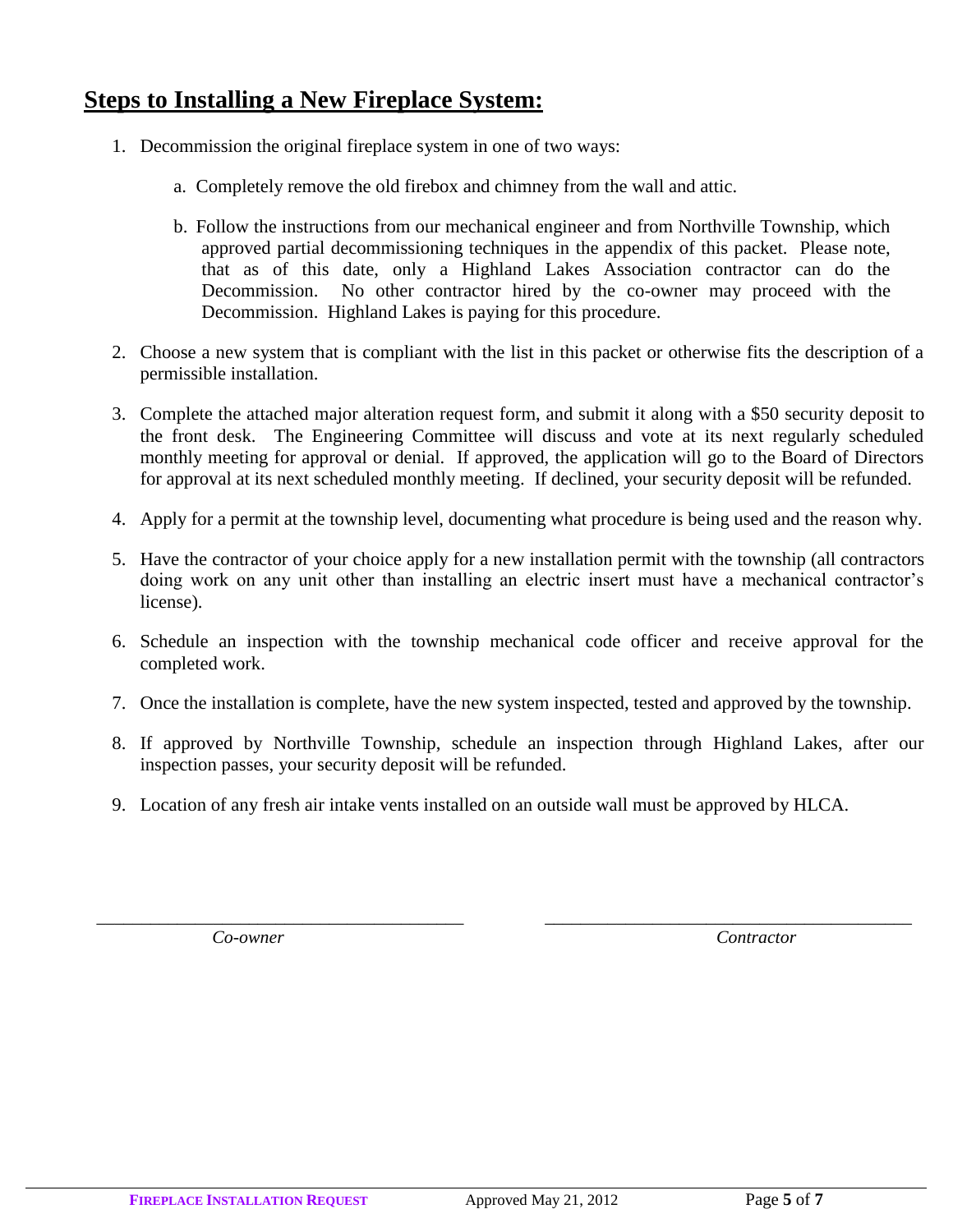### **General Requirements During Installation** *(for units that require a chimney)***:**

- 1. Chimney that protrudes through the roof must be of the proper type and part required by the Manufacture, and installation manual from the new fireplace. No exceptions will be granted here.
- 2. The chimney size and type will be dictated by the fireplace manual.
- 3. The chimney pipe going through the roof must be a single pipe, round, and have a round top termination cap. The design of the cap must meet the approval of Highland Lakes.
- 4. The pipe above the roof line must be painted using the following paint.

**Primer** - Benjamin Moore Metal Primer Aqua Lock Plus Latex AQ-0400

**Paint** - Benjamin Moore Moorgard 100% Acrylic Low Luster Paint N103 Color Name HLCA Chimney Gray, *[Note: this color is available at the Northville Paint Company on Seven Mile Road: (248) 348-1599]*

- 5. The termination cap must be left unpainted and must be aluminum or Stainless Steel, which will be defined by the installation manual.
- 6. No box structures may be used above the roof line.
- 7. No double pipe designs, this is where two pipes above the roof line would be used.
- 8. If running pipe through our existing chimney box on the roof, special temporary procedures will need to be followed in preparation of future reroof project. Contact the Maintenance superintendent for requirements.
- 9. When running chimney pipe for a Direct Vent fireplace where a PVC chimney pipe is used, the pipe must exhaust through the back portion of the roof of your condo. The pipe must be of the pipe within a pipe design, which from the ground we will only see one PVC pipe. Additionally the cap on the pipe must be round, or of the proper type instructed by the installation manual. This type of vent pipe will be approved on a case by case basis. No turn down designs will be allowed.
- 10. The installer must read this requirement package in full and sign a copy of it on the cover page. This will be kept on record in your co-owner file.
- 11. Sales literature and installation manual needs to be attached to this request prior to approval for installation.

*\_\_\_\_\_\_\_\_\_\_\_\_\_\_\_\_\_\_\_\_\_\_\_\_\_\_\_\_\_\_\_\_\_\_\_\_\_\_\_\_\_ \_\_\_\_\_\_\_\_\_\_\_\_\_\_\_\_\_\_\_\_\_\_\_\_\_\_\_\_\_\_\_\_\_\_\_\_\_\_\_\_\_*